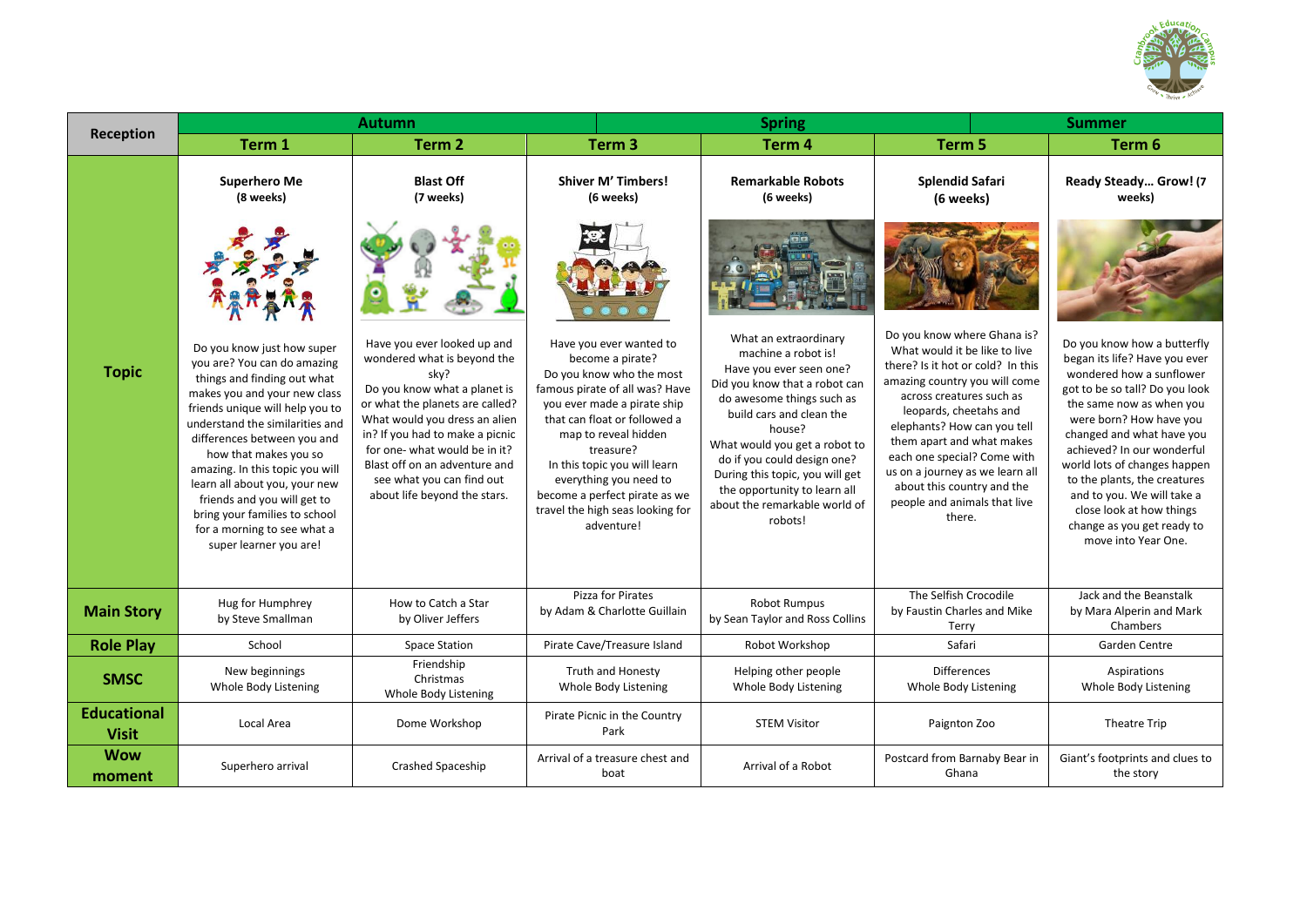

| <b>Themed</b><br><b>Learning</b> | Looking closely at our features:<br>individual characteristics<br>(WK1)<br>(PHSE & Science)<br>Special events in our lives-how<br>did you celebrate?<br>(History & RE)<br>(WK2)<br>What I can do?: Looking at<br>individual special skills<br>(WK <sub>3</sub> )<br>(PHSE & RE)<br>Self- portraits in the style of<br>Andy Warhol<br>(WK 4)<br>(Art)<br>Friendships: thinking about our<br>new friends and what makes<br>them a friend.<br>(WK 5)<br>(PHSE & RE)<br>'Guess Who?' Children give clues<br>about another child (such as hair<br>colour) to the group. Can the<br>children guess who they are<br>describing?<br>(WK <sub>6</sub> )<br>(PHSE & Science)<br>Senses: Children use their senses<br>to feel, smell, look at and listen<br>to a range of objects.<br>(WK 7)<br>(PHSE & Science) | Things to take to the moon.<br>Children draw pictures and write<br>lists of what they would need to<br>take to the moon.<br>(WK 1)<br>(History)<br>Alien Picnic<br>Children design and make a<br>picnic suitable for an alien.<br>(WK <sub>2</sub> )<br>(DT)<br>What do aliens wear?<br>Children design an outfit for an<br>alien, draw and label it.<br>(WK 3)<br>(Art, DT)<br><b>Comparing Planets</b><br>Does everything end at the sky?<br>What is a planet?<br>How many planets are there?<br>What are they called?<br>(WK 4)<br>(Science)<br>Honeycomb Asteroids<br>What is an asteroid? How is it<br>formed? Children learn about<br>chemical reactions.<br>(WK <sub>5</sub> )<br>(Science)<br>If I met an alien!<br>Children write positive things<br>about themselves to tell an alien<br>all about being a human.<br>(PHSE)<br>Design a space station.<br>Children draw and label their<br>very own space station. | Map making: plotting treasure<br>on a map and using techniques<br>to make their maps look old.<br>(Wk 1)<br>(Geography & Art)<br>How to be a pirate:<br>What do you need to be a<br>pirate? Reading words and<br>writing lists.<br>(Wk 2)<br>(PHSE)<br>How to make a pirate hat<br>Writing/sequencing instructions<br>to make a hat fit for a pirate.<br>(Wk 3):<br>(DT)<br>Pirate Ships: Floating and<br>sinking. Which materials are<br>good for a pirate ship?<br>(Wk 4)<br>(Science)<br>Pirate Cooking: Making pirate<br>biscuits- weighing ingredients<br>planning how many we need.<br>(WK 5)<br>(DT)<br>Design a Pirate Ship:<br>Using construction to design and<br>build a suitable ship for a pirate.<br>(WK 6)<br>(DT) | Are Robots Alive?<br>Children will explore the<br>difference between robots and<br>humans. They programme Bee-<br><b>Bots</b><br>(WK 1)<br>(Computing)<br>What is a Robot?<br>Using the story of 'Robot<br>Rumpus'children will explore the<br>characteristics of a typical robot<br>and then write facts about a<br>robot.<br>(WK <sub>2</sub> )<br>(Computing)<br>Why are Robots for used?<br>Children look at different types<br>of robots and how they are used<br>to help people achieve amazing<br>things. Children then choose a<br>robot and then write about it.<br>(WK <sub>3</sub> )<br>(Computing)<br>Design and make a Robot<br>Children design a robot and then<br>label their design before making<br>it.<br>(WK 4)<br>(DT)<br>My Remarkable Robot!<br>Children will revisit the robot<br>they designed and then write<br>sentences explaining all the cool<br>things their Robot can do.<br>(WK 5)<br>(DT)<br>Technology All Around:<br>Children explore a range of<br>technology is used in places such | Where is Barnaby Bear? Looking<br>closely at Ghana and comparing<br>it to Britain How did he travel<br>there? What is the weather?<br>Learning some Ghanaian words.<br>(WK1)<br>(Geography. R.E. & MFL)<br>Identity:<br>Comparing school uniforms /<br>flags. Children make their own<br>flags using different media.<br>(WK <sub>2</sub> )<br>(PSHE, Geography & Art)<br>African Animals: looking at the<br>features of different African<br>animals<br>Writing animal fact files.<br>(WK <sub>3</sub> )<br>(Science & Geography)<br>Who is who? Looking carefully at<br>the colours/patterns on African<br>animals-identifying and<br>recreating them.<br>(WK 4)<br>(Art & Geography)<br>Postcards to Ghana: Writing<br>postcards/letters to our<br>Ghanaian friends.<br>(WK 5)<br>(PSHE, Geography)<br><b>Making Music</b><br>Listening to African music and<br>making our own instruments and<br>dances.<br>(WK <sub>6</sub> )<br>(Music) | Planting a seed.<br>Writing a list of things needed to<br>grow a seed.<br>Children plant a seed.<br>(WK 1)<br>(Science & History)<br>The lifecycle of a Butterfly<br>sequencing/ making zigzag<br>books-relating to our class<br>butterflies.<br>(WK <sub>2</sub> )<br>(Science & History)<br>The lifecycle of a frog Children<br>create and label lifecycles.<br>(WK <sub>3</sub> )<br>(Science & History)<br>Baby it is you: do you still look<br>the same as when you were a<br>baby?<br>(WK 4)<br>(History & Science)<br>Reflections: Looking back over<br>their Reception year<br>Writing about achievements.<br>WK <sub>5</sub><br>(History & PSHE)<br>Aspirations: thinking about Year<br>One: how will it change? What<br>will we want to learn/improve?<br>(WK 6)<br>(PSHE) |
|----------------------------------|-------------------------------------------------------------------------------------------------------------------------------------------------------------------------------------------------------------------------------------------------------------------------------------------------------------------------------------------------------------------------------------------------------------------------------------------------------------------------------------------------------------------------------------------------------------------------------------------------------------------------------------------------------------------------------------------------------------------------------------------------------------------------------------------------------|------------------------------------------------------------------------------------------------------------------------------------------------------------------------------------------------------------------------------------------------------------------------------------------------------------------------------------------------------------------------------------------------------------------------------------------------------------------------------------------------------------------------------------------------------------------------------------------------------------------------------------------------------------------------------------------------------------------------------------------------------------------------------------------------------------------------------------------------------------------------------------------------------------------------------|-----------------------------------------------------------------------------------------------------------------------------------------------------------------------------------------------------------------------------------------------------------------------------------------------------------------------------------------------------------------------------------------------------------------------------------------------------------------------------------------------------------------------------------------------------------------------------------------------------------------------------------------------------------------------------------------------------------------------------------|--------------------------------------------------------------------------------------------------------------------------------------------------------------------------------------------------------------------------------------------------------------------------------------------------------------------------------------------------------------------------------------------------------------------------------------------------------------------------------------------------------------------------------------------------------------------------------------------------------------------------------------------------------------------------------------------------------------------------------------------------------------------------------------------------------------------------------------------------------------------------------------------------------------------------------------------------------------------------------------------------------------------------|-----------------------------------------------------------------------------------------------------------------------------------------------------------------------------------------------------------------------------------------------------------------------------------------------------------------------------------------------------------------------------------------------------------------------------------------------------------------------------------------------------------------------------------------------------------------------------------------------------------------------------------------------------------------------------------------------------------------------------------------------------------------------------------------------------------------------------------------------------------------------------------------------------------------------------------------------|--------------------------------------------------------------------------------------------------------------------------------------------------------------------------------------------------------------------------------------------------------------------------------------------------------------------------------------------------------------------------------------------------------------------------------------------------------------------------------------------------------------------------------------------------------------------------------------------------------------------------------------------------------------------------------------------------------------------------------------------------------------------------------------|
|                                  |                                                                                                                                                                                                                                                                                                                                                                                                                                                                                                                                                                                                                                                                                                                                                                                                       | (DT)<br>(WK 6)                                                                                                                                                                                                                                                                                                                                                                                                                                                                                                                                                                                                                                                                                                                                                                                                                                                                                                               |                                                                                                                                                                                                                                                                                                                                                                                                                                                                                                                                                                                                                                                                                                                                   | as homes and schools<br>(WK <sub>6</sub> )                                                                                                                                                                                                                                                                                                                                                                                                                                                                                                                                                                                                                                                                                                                                                                                                                                                                                                                                                                               |                                                                                                                                                                                                                                                                                                                                                                                                                                                                                                                                                                                                                                                                                                                                                                                                                                                                                                                                               |                                                                                                                                                                                                                                                                                                                                                                                                                                                                                                                                                                                                                                                                                                                                                                                      |
|                                  |                                                                                                                                                                                                                                                                                                                                                                                                                                                                                                                                                                                                                                                                                                                                                                                                       | <b>Perfect Planets</b>                                                                                                                                                                                                                                                                                                                                                                                                                                                                                                                                                                                                                                                                                                                                                                                                                                                                                                       |                                                                                                                                                                                                                                                                                                                                                                                                                                                                                                                                                                                                                                                                                                                                   | (Science & Computing)                                                                                                                                                                                                                                                                                                                                                                                                                                                                                                                                                                                                                                                                                                                                                                                                                                                                                                                                                                                                    |                                                                                                                                                                                                                                                                                                                                                                                                                                                                                                                                                                                                                                                                                                                                                                                                                                                                                                                                               |                                                                                                                                                                                                                                                                                                                                                                                                                                                                                                                                                                                                                                                                                                                                                                                      |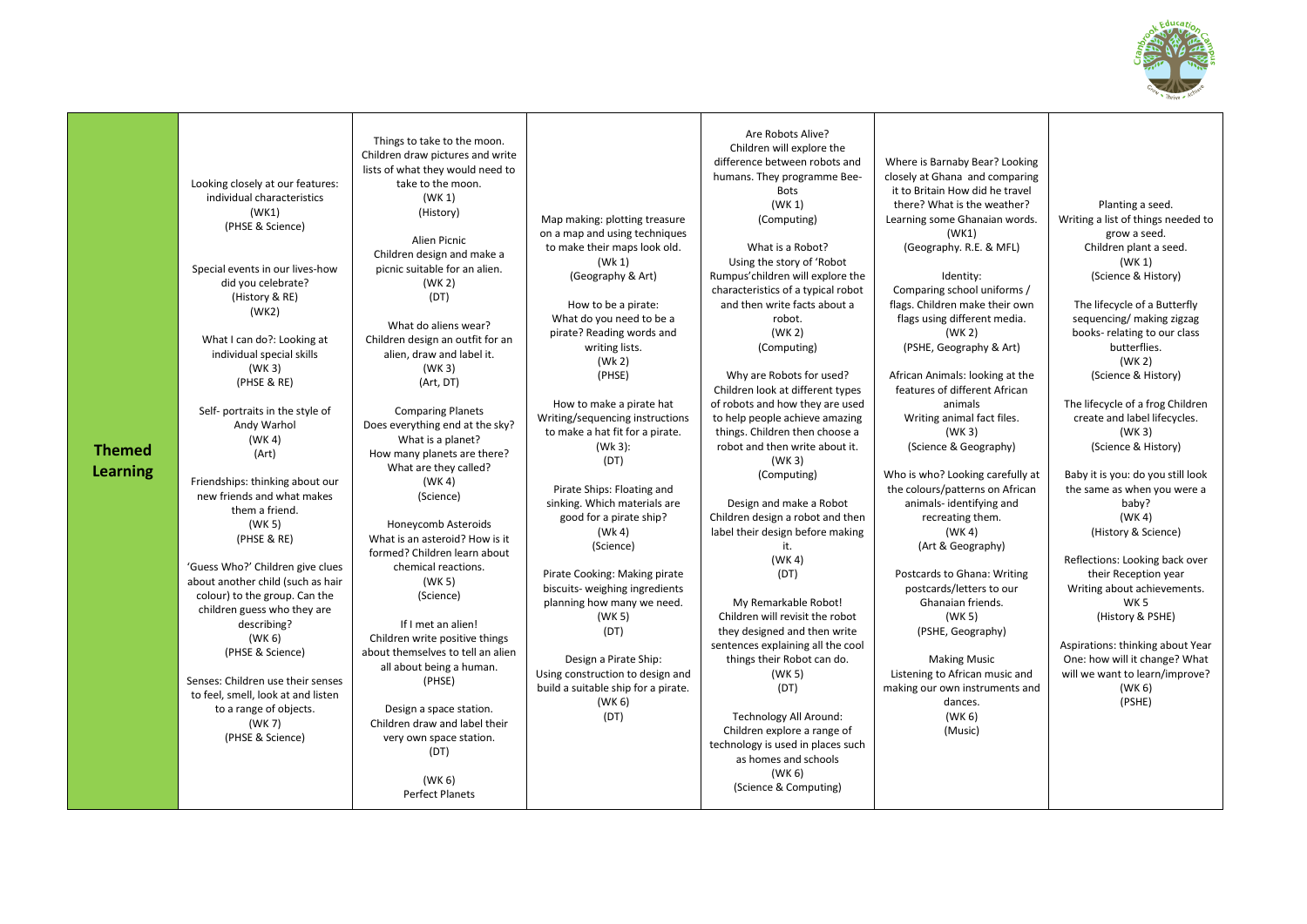

| <b>Maths</b>         | <b>Cardinality and Counting</b><br><b>Understanding that the</b><br>cardinal value of a number<br>refers to the quantity, or<br>'howmanyness' of things it<br>represents<br>WK1: Assessment<br>WK 2: Counting: saying<br>number words in sequence<br>WK 3: Counting: tagging each<br>object with one number word<br>WK 4: Counting: knowing the<br>last number counted gives the<br>total so far<br>WK 5: Subitising: recognising<br>small quantities without<br>needing to count them all<br>WK6: Numeral meanings<br>WK 7: Conservation: knowing<br>that the number does not<br>change if things are<br>rearranged | Children to design their own<br>planet using watercolours and<br>different materials.<br>(Art)<br>Light and Dark: children use<br>torches to explore light and dark.<br>(WK 7)<br>(Science)<br>Comparison<br><b>Understanding that</b><br>comparing numbers involves<br>knowing which numbers are<br>worth more or less than each<br>other<br>WK1: More than / less than<br>WK2: Identifying groups with<br>the same number of things<br>WK3: Comparing numbers and<br>reasoning<br>WK4: Knowing the 'one more<br>than/one less than'<br>relationship between counting<br>numbers<br>WK5: Collecting and<br>comparing data<br>WK6: Problem Solving<br>WK:7 Revisit, review and<br>extend | Composition<br><b>Understanding that one</b><br>number can be composed<br>from two or more smaller<br>numbers<br>WK1: Part-whole: identifying<br>smaller numbers within a<br>number<br>WK2: Inverse operations<br>WK3: A number can be<br>partitioned into different pairs<br>of numbers<br>WK4: A number can be<br>partitioned into more than<br>two numbers<br>WK5: Number bonds: knowing<br>which pairs make a given<br>number<br>WK6: Revisit, review and<br>extend | <b>Shape and Space</b><br><b>Understanding what happens</b><br>when shapes move, or<br>combine with other shapes,<br>helps develop wider<br>mathematical thinking<br>WK1: Developing spatial<br>vocabulary<br>WK2: Identifying similarities<br>between shapes<br>WK3: Properties of shape<br>WK4: Relationships between<br>shapes<br>WK5: Revisit, review and<br>extend<br>WK6: Revisit, review and<br>extend | Pattern<br><b>Looking for and finding</b><br>patterns helps children notice<br>and understand mathematical<br>relationships<br>WK1: Continuing and copying<br>a simple pattern<br>WK2: Creating simple patterns<br>WK3: Spotting an error in a<br>simple pattern<br>WK4: Identifying the unit of<br>repeat in a pattern<br>WK5: Continuing a pattern<br>which ends mid-unit<br>WK6: Revisit, review and<br>extend | <b>Measures</b><br><b>Comparing different aspects</b><br>such as length, weight and<br>volume, as a preliminary to<br>using units to compare later.<br>WK1:Recognising attributes<br>WK2: Comparing amounts of<br>continuous quantities<br>WK3: Estimating and<br>predicting<br>WK4: Comparing indirectly<br>WK5: Recognising the<br>relationship between the size<br>and number of units<br>WK6: Use units to compare<br>things<br>WK7: Use time to sequence<br>events |  |
|----------------------|----------------------------------------------------------------------------------------------------------------------------------------------------------------------------------------------------------------------------------------------------------------------------------------------------------------------------------------------------------------------------------------------------------------------------------------------------------------------------------------------------------------------------------------------------------------------------------------------------------------------|------------------------------------------------------------------------------------------------------------------------------------------------------------------------------------------------------------------------------------------------------------------------------------------------------------------------------------------------------------------------------------------------------------------------------------------------------------------------------------------------------------------------------------------------------------------------------------------------------------------------------------------------------------------------------------------|-------------------------------------------------------------------------------------------------------------------------------------------------------------------------------------------------------------------------------------------------------------------------------------------------------------------------------------------------------------------------------------------------------------------------------------------------------------------------|---------------------------------------------------------------------------------------------------------------------------------------------------------------------------------------------------------------------------------------------------------------------------------------------------------------------------------------------------------------------------------------------------------------|-------------------------------------------------------------------------------------------------------------------------------------------------------------------------------------------------------------------------------------------------------------------------------------------------------------------------------------------------------------------------------------------------------------------|-------------------------------------------------------------------------------------------------------------------------------------------------------------------------------------------------------------------------------------------------------------------------------------------------------------------------------------------------------------------------------------------------------------------------------------------------------------------------|--|
|                      |                                                                                                                                                                                                                                                                                                                                                                                                                                                                                                                                                                                                                      |                                                                                                                                                                                                                                                                                                                                                                                                                                                                                                                                                                                                                                                                                          |                                                                                                                                                                                                                                                                                                                                                                                                                                                                         |                                                                                                                                                                                                                                                                                                                                                                                                               |                                                                                                                                                                                                                                                                                                                                                                                                                   |                                                                                                                                                                                                                                                                                                                                                                                                                                                                         |  |
|                      | WK:8 Revisit, review and                                                                                                                                                                                                                                                                                                                                                                                                                                                                                                                                                                                             |                                                                                                                                                                                                                                                                                                                                                                                                                                                                                                                                                                                                                                                                                          |                                                                                                                                                                                                                                                                                                                                                                                                                                                                         |                                                                                                                                                                                                                                                                                                                                                                                                               |                                                                                                                                                                                                                                                                                                                                                                                                                   |                                                                                                                                                                                                                                                                                                                                                                                                                                                                         |  |
|                      | extend                                                                                                                                                                                                                                                                                                                                                                                                                                                                                                                                                                                                               |                                                                                                                                                                                                                                                                                                                                                                                                                                                                                                                                                                                                                                                                                          |                                                                                                                                                                                                                                                                                                                                                                                                                                                                         |                                                                                                                                                                                                                                                                                                                                                                                                               |                                                                                                                                                                                                                                                                                                                                                                                                                   |                                                                                                                                                                                                                                                                                                                                                                                                                                                                         |  |
| <b>P.E.</b>          | Negotiating space adjusting<br>speed and changing direction                                                                                                                                                                                                                                                                                                                                                                                                                                                                                                                                                          | Jumping and landing safely,<br>rolling and balancing                                                                                                                                                                                                                                                                                                                                                                                                                                                                                                                                                                                                                                     | Dance                                                                                                                                                                                                                                                                                                                                                                                                                                                                   | <b>Ball control</b>                                                                                                                                                                                                                                                                                                                                                                                           | Climbing safely, negotiating<br>obstacles                                                                                                                                                                                                                                                                                                                                                                         | Races and games                                                                                                                                                                                                                                                                                                                                                                                                                                                         |  |
| Independent          | Through their independent learning time children access planned and purposeful learning challenges that inspire them to build upon their knowledge and skills across the taught                                                                                                                                                                                                                                                                                                                                                                                                                                      |                                                                                                                                                                                                                                                                                                                                                                                                                                                                                                                                                                                                                                                                                          |                                                                                                                                                                                                                                                                                                                                                                                                                                                                         |                                                                                                                                                                                                                                                                                                                                                                                                               |                                                                                                                                                                                                                                                                                                                                                                                                                   |                                                                                                                                                                                                                                                                                                                                                                                                                                                                         |  |
|                      | curriculum. For example, children will continue to develop their understanding of science, through opportunities to observe and record the lifecycles of butterflies as well as living                                                                                                                                                                                                                                                                                                                                                                                                                               |                                                                                                                                                                                                                                                                                                                                                                                                                                                                                                                                                                                                                                                                                          |                                                                                                                                                                                                                                                                                                                                                                                                                                                                         |                                                                                                                                                                                                                                                                                                                                                                                                               |                                                                                                                                                                                                                                                                                                                                                                                                                   |                                                                                                                                                                                                                                                                                                                                                                                                                                                                         |  |
| <b>Learning Time</b> |                                                                                                                                                                                                                                                                                                                                                                                                                                                                                                                                                                                                                      |                                                                                                                                                                                                                                                                                                                                                                                                                                                                                                                                                                                                                                                                                          |                                                                                                                                                                                                                                                                                                                                                                                                                                                                         |                                                                                                                                                                                                                                                                                                                                                                                                               |                                                                                                                                                                                                                                                                                                                                                                                                                   |                                                                                                                                                                                                                                                                                                                                                                                                                                                                         |  |